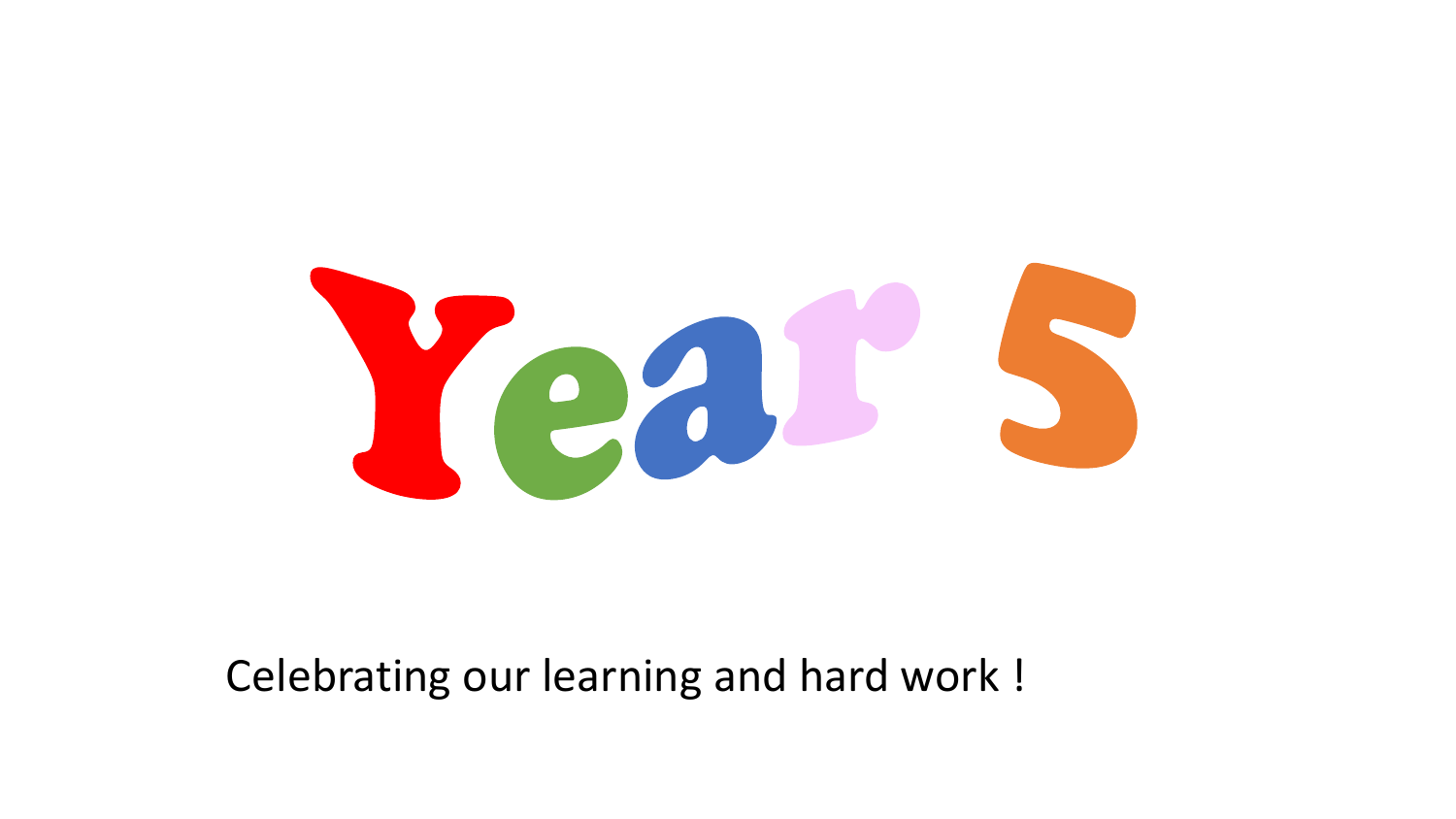Maths: We have been learning about multiplying fractions-multiply mixed numbers by integers.

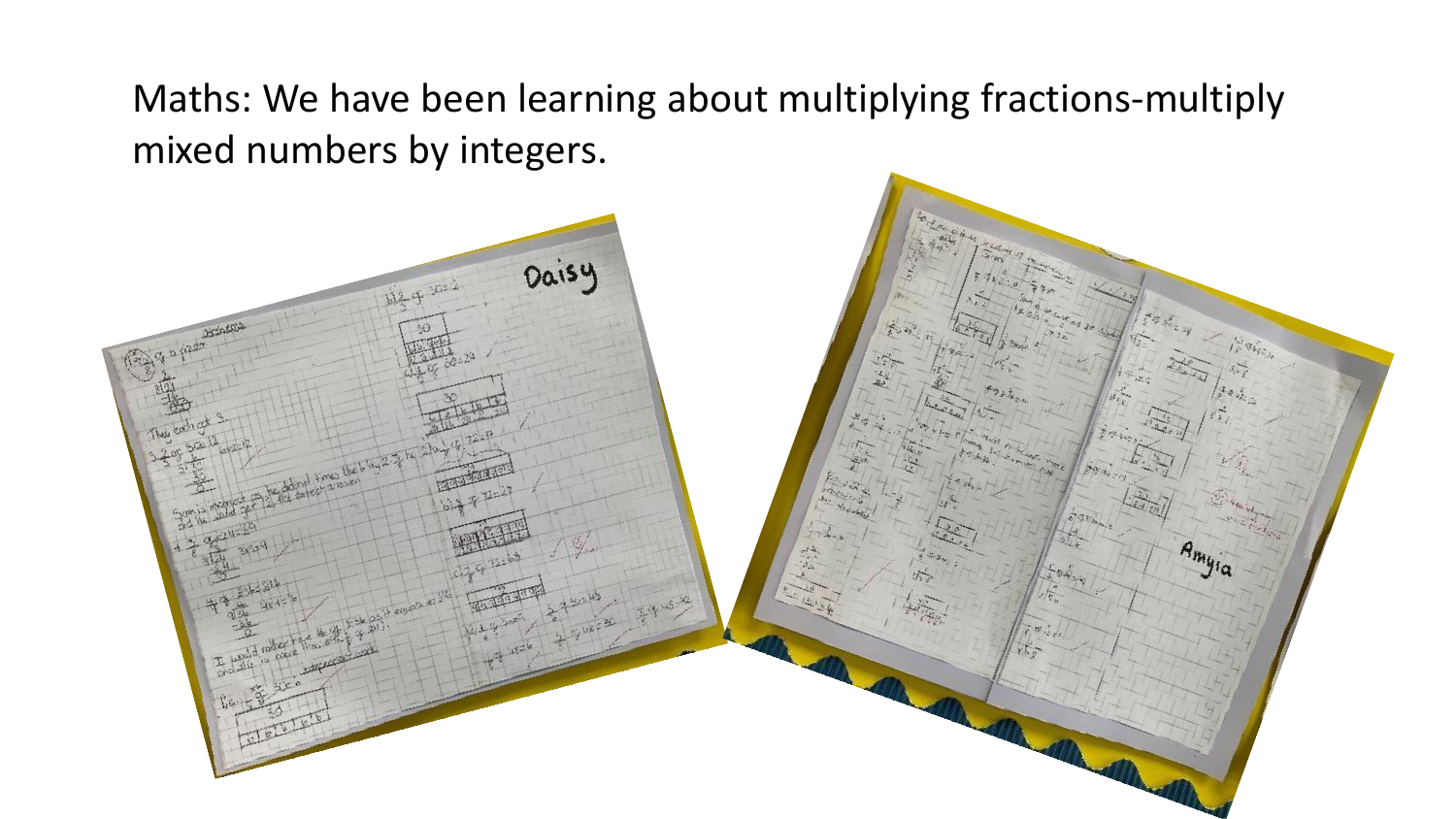Science- Earth and Space-We enjoyed learning about our solar system and how the planets orbited around the sun. Well done Elvis and Luciana for creating your own planet poster. We also did a collaborative piece of writing on our planets and had to share one piece of information that we had learnt about. Well done Jason and Wiktoria!

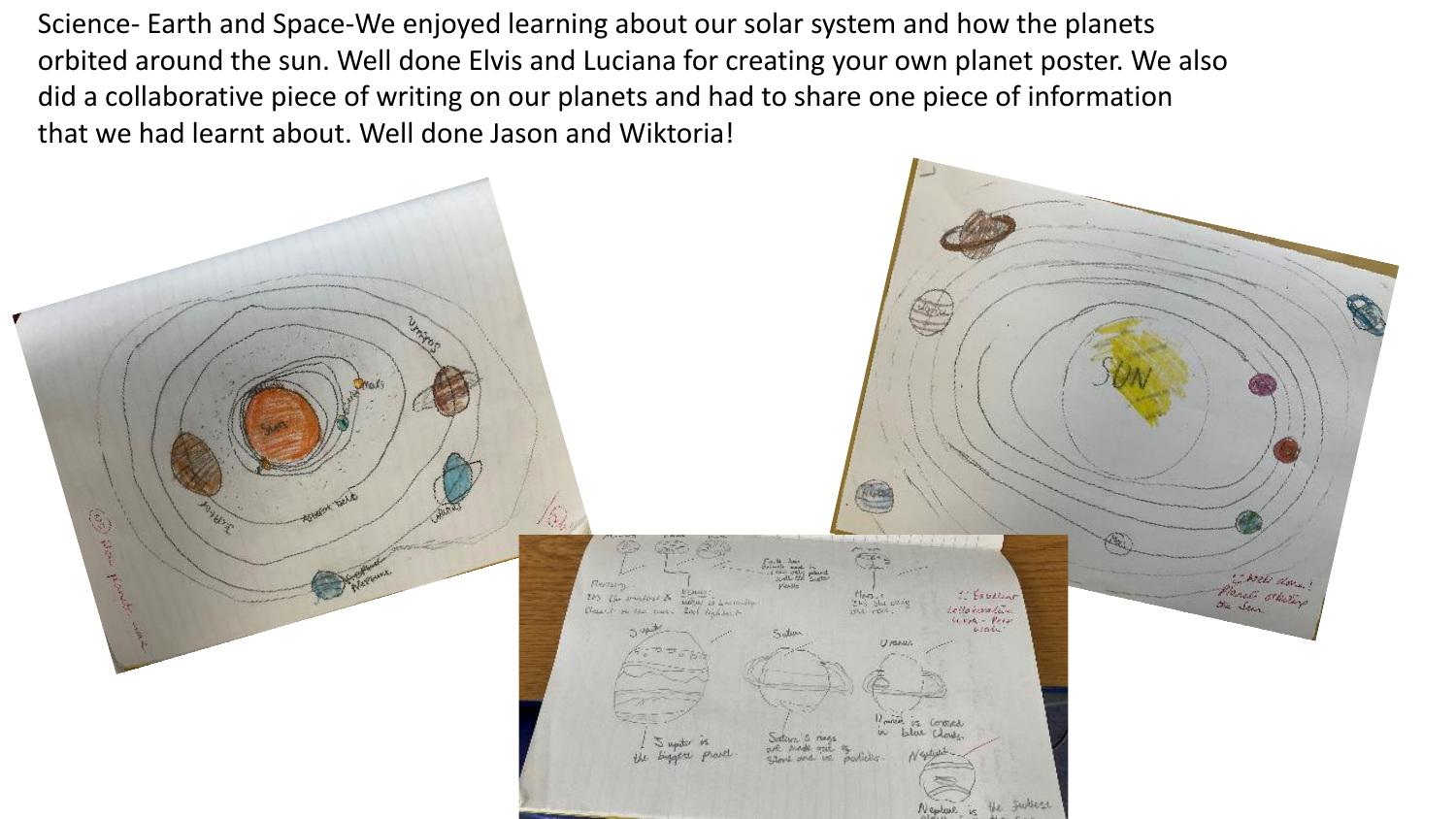Geography-Another interesting lesson, learning all about 4 point and 8 point compass. We also learnt the lines of Longitude and Latitude. Well done Stella, Max and Jason.

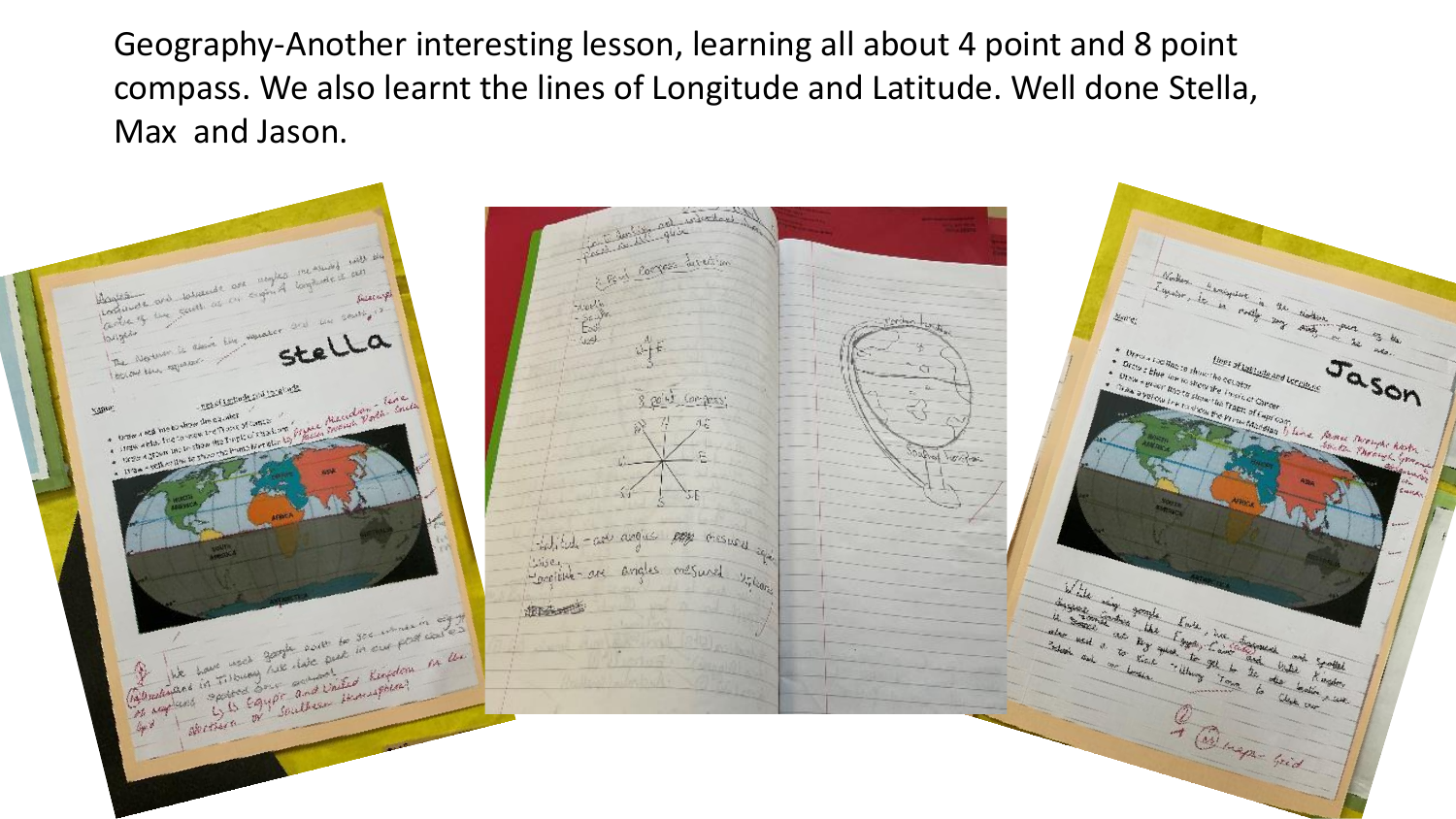. Literacy – Summarising a text. Massive effort and improvement from Ephiram and Muyiwa. Well done boys, your writing had all the key events and omitted out any un-necessary information. Keep up the hard work!

| Wirnesday Us March 2022                                                                                                                                                                                                                                                                                                                    |
|--------------------------------------------------------------------------------------------------------------------------------------------------------------------------------------------------------------------------------------------------------------------------------------------------------------------------------------------|
| Glinted To shing-with small flashes of lights                                                                                                                                                                                                                                                                                              |
| 8 Midged - To pope someone gently with your shoulder                                                                                                                                                                                                                                                                                       |
|                                                                                                                                                                                                                                                                                                                                            |
| 3. Shouldly - Sudden and unexpected                                                                                                                                                                                                                                                                                                        |
|                                                                                                                                                                                                                                                                                                                                            |
| Like of Rammed-To photo and thing have against exchature<br>folke E. Snooty - wh Something very urpleasent                                                                                                                                                                                                                                 |
|                                                                                                                                                                                                                                                                                                                                            |
| Henry D. Pinagono - An elegant school dust                                                                                                                                                                                                                                                                                                 |
| p 12.5                                                                                                                                                                                                                                                                                                                                     |
|                                                                                                                                                                                                                                                                                                                                            |
| Successinateria                                                                                                                                                                                                                                                                                                                            |
| 04<br>Williams                                                                                                                                                                                                                                                                                                                             |
|                                                                                                                                                                                                                                                                                                                                            |
| Millenline Adjectives<br>Figuretive Speech<br>Kessel                                                                                                                                                                                                                                                                                       |
| refer to beck<br><b>Ween</b>                                                                                                                                                                                                                                                                                                               |
| hortsereences                                                                                                                                                                                                                                                                                                                              |
| Long subscript impact                                                                                                                                                                                                                                                                                                                      |
| like blowed it is a your lody Cabout 12 12 years and who was<br>tomate in the middle-class, somfortable house hold.<br>André her parents work exercicly hard to afford requirements                                                                                                                                                        |
|                                                                                                                                                                                                                                                                                                                                            |
|                                                                                                                                                                                                                                                                                                                                            |
| for her. (2) is sough strengtons can enough money so upper<br>exchatter). In chapter 1. Led was going through a<br>Mary Haper and found out there blues was human feet                                                                                                                                                                     |
| Roundstin the Bloompury house and mouldn't isk go until<br>Ste intertigued the your bannel the missing gear.                                                                                                                                                                                                                               |
|                                                                                                                                                                                                                                                                                                                                            |
|                                                                                                                                                                                                                                                                                                                                            |
|                                                                                                                                                                                                                                                                                                                                            |
|                                                                                                                                                                                                                                                                                                                                            |
| Which Dre Godinny day, but sound a partiet laying still on her.<br>One Humil The Godinner's domain search by his friend, frequencies salies<br>Pour Huving Harawatic was nad importantly passed away. She opered to<br>recrease be the localized with decreative spin Sphi<br>Annihaming Circums Anallis pre Cod of the Underworld, it was |
|                                                                                                                                                                                                                                                                                                                                            |
|                                                                                                                                                                                                                                                                                                                                            |

|                         | Wedreiday 9th March 2022<br>to summerse key Events of the Book so ful?                                                                        |
|-------------------------|-----------------------------------------------------------------------------------------------------------------------------------------------|
|                         |                                                                                                                                               |
|                         |                                                                                                                                               |
|                         | gested = TO Stud with small slastes of light                                                                                                  |
|                         | sorty: Houghts and contemporary                                                                                                               |
|                         | uded : prit Sombodly Hith your clbour.                                                                                                        |
|                         | more pulse and the areas The                                                                                                                  |
|                         |                                                                                                                                               |
|                         | Burghetha Book is the year old give named bit's advanture. He took-<br>Burghetha Book is the year old give named bit's advanture. He took-    |
|                         |                                                                                                                                               |
|                         |                                                                                                                                               |
|                         |                                                                                                                                               |
|                         |                                                                                                                                               |
|                         | Aust is geory a point and there are family and the dad made we to                                                                             |
|                         |                                                                                                                                               |
|                         | schients thople are sto this is the or a ungaper has no more store<br>forgetive bee search reading more to your to her Grand fullers workship |
|                         |                                                                                                                                               |
|                         | and gives a living microsoft which will also executed                                                                                         |
|                         |                                                                                                                                               |
|                         | it out she is called to have some transice newsitive cread-                                                                                   |
|                         | daller hos a diencent cabled Marginia.                                                                                                        |
|                         | U.S. She stops school so security we are salter hear                                                                                          |
|                         | they to send more about the package from it.                                                                                                  |
| Wille .                 | weight as                                                                                                                                     |
| Chero                   |                                                                                                                                               |
| Win 4                   |                                                                                                                                               |
| ou empire               | Capital Letters at the start of Scatchere                                                                                                     |
| sterelade."             |                                                                                                                                               |
| <b>The followed</b>     | swell store at the end of seateness<br>an servere                                                                                             |
|                         | Parade upor                                                                                                                                   |
| <i>Advance Cord and</i> |                                                                                                                                               |
| here will national      | scleede boy celase                                                                                                                            |
| uselle 1 and            | include extra insernation is                                                                                                                  |
| inhave a very well -    | <b>Neder</b><br>China                                                                                                                         |
| Juli Hore!              | About Lit                                                                                                                                     |
|                         | Luikat                                                                                                                                        |
|                         | Prentiction have                                                                                                                              |
|                         | efter West ? Dags                                                                                                                             |
|                         |                                                                                                                                               |
|                         |                                                                                                                                               |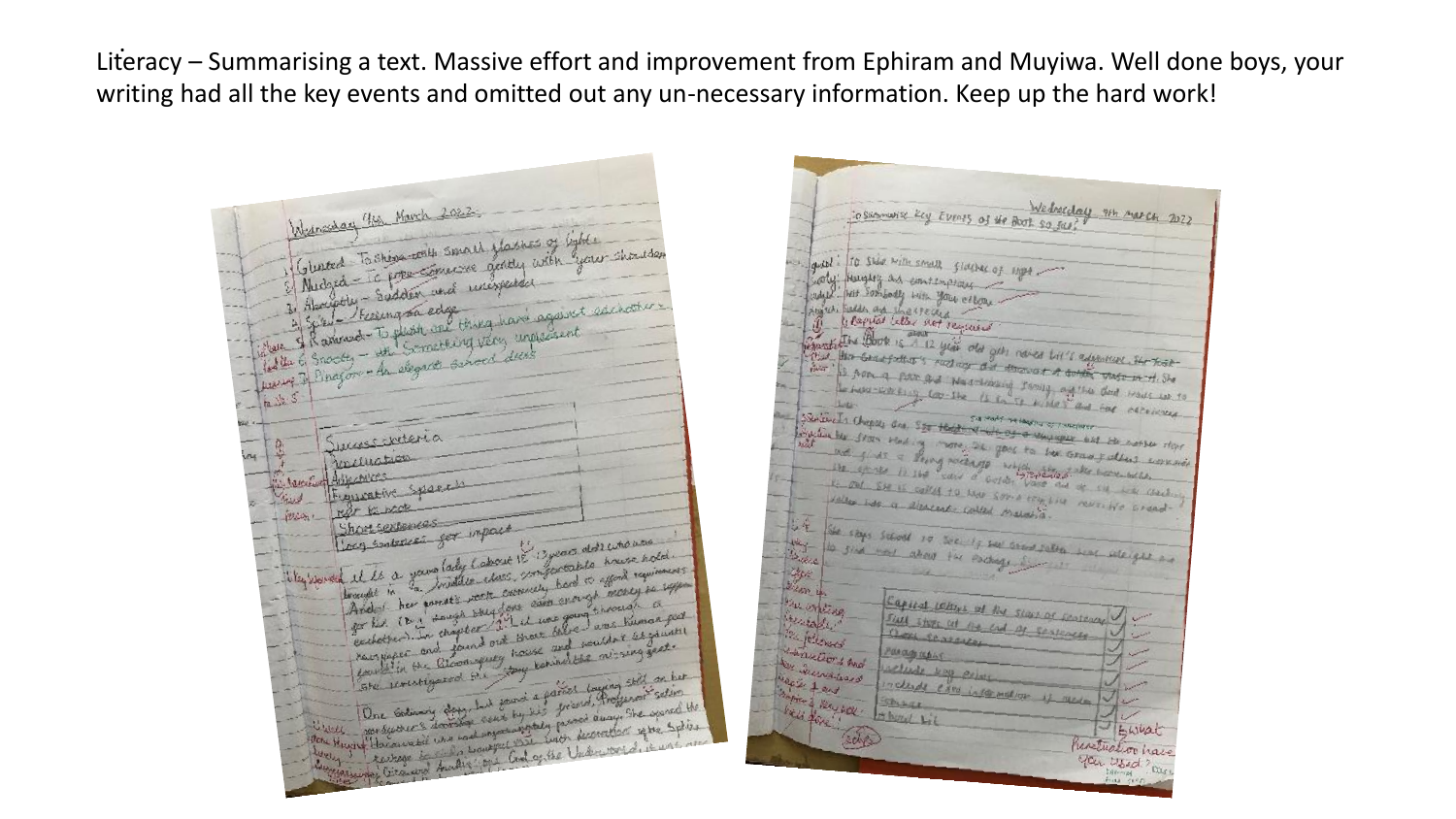R.E: We all agreed that our sacrifices are nothing compared to Jesus' sacrifice for us. We all appreciated the sacrifices the L'Arche volunteers make everyday to support young people become more confident in life. Our task was to write a letter of application to be a L'Arche volunteer.

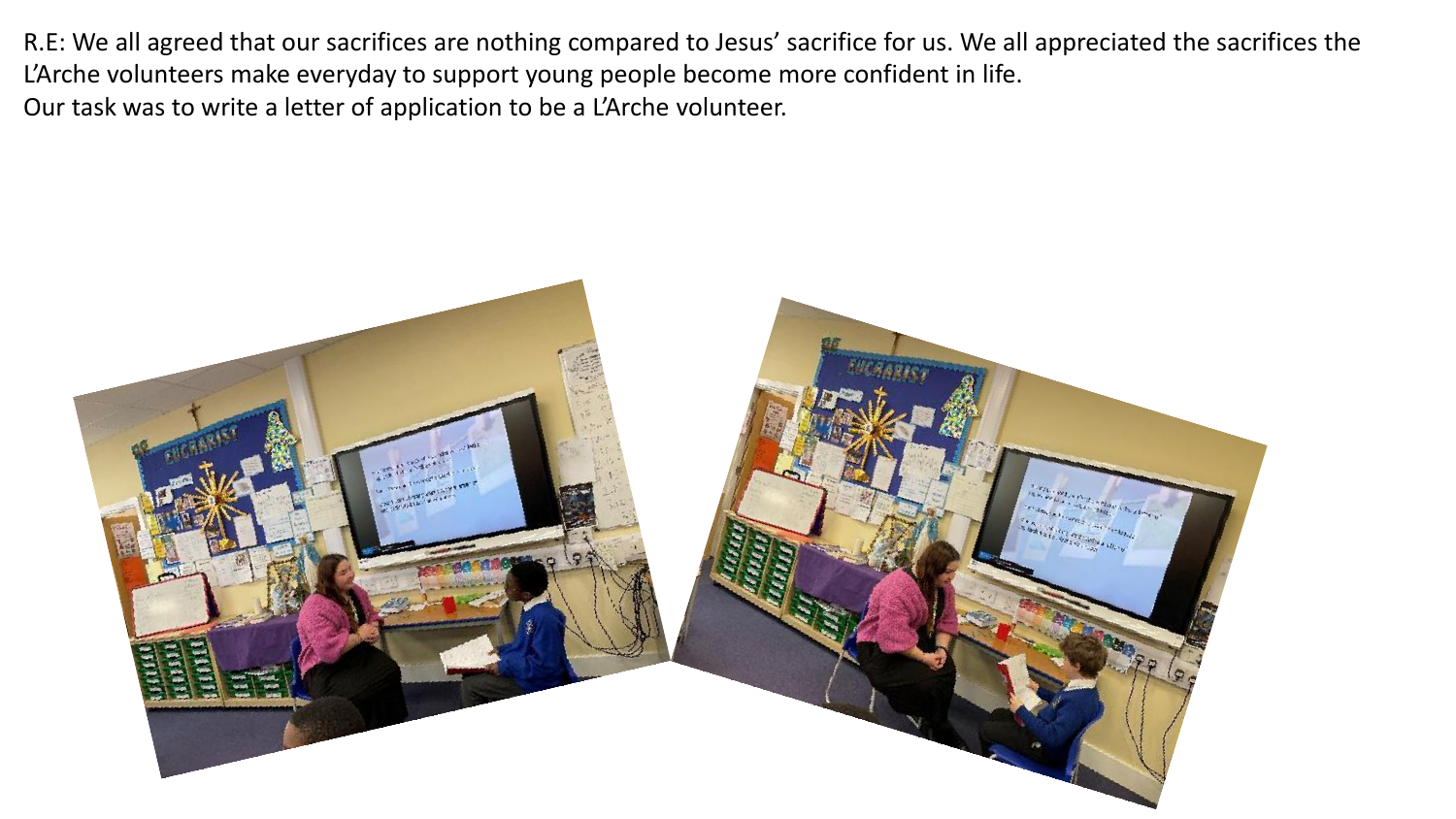Pen permits

Well done Demilade and Stella, well deserved !